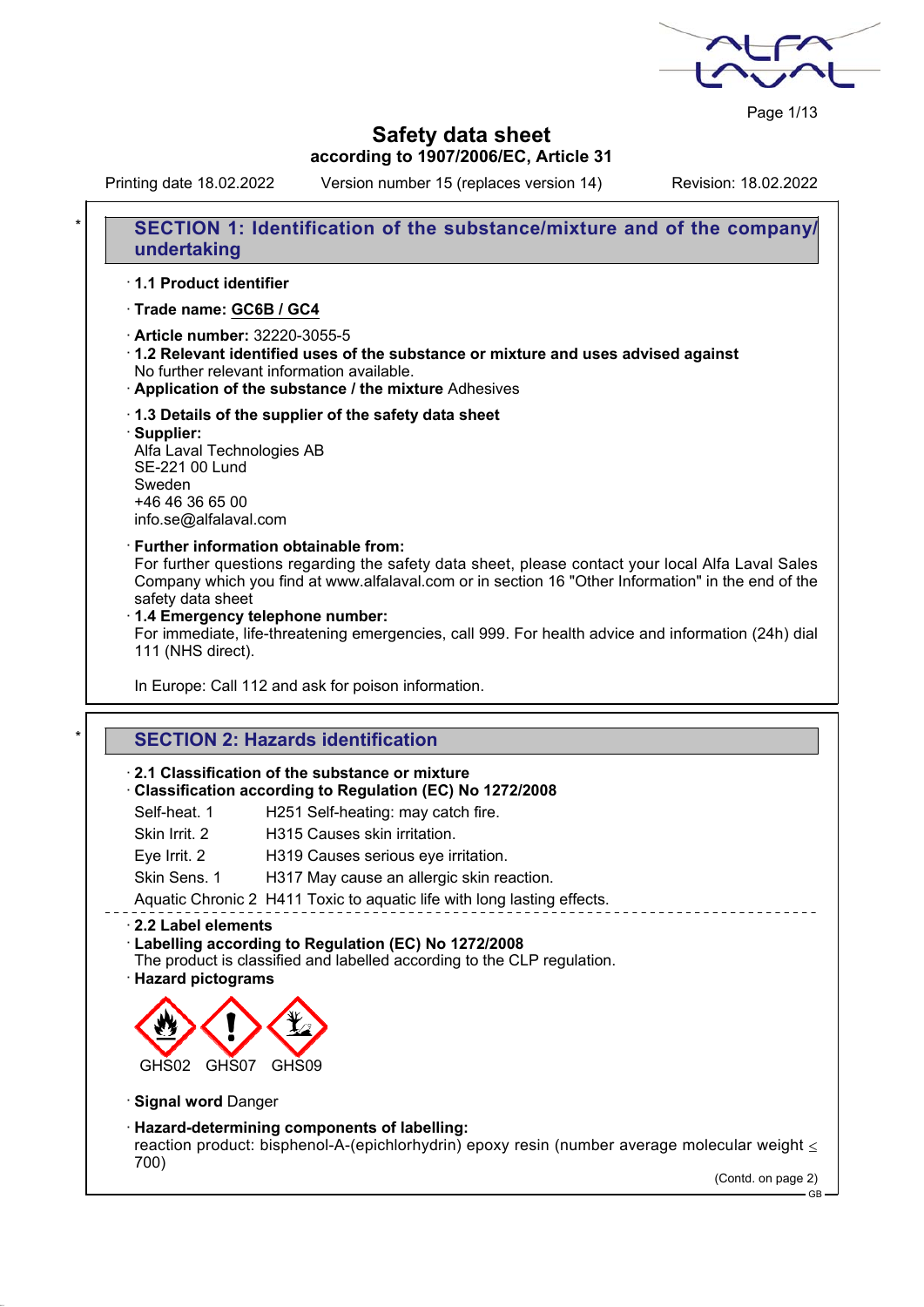

Page 2/13

# **Safety data sheet according to 1907/2006/EC, Article 31**

Printing date 18.02.2022 Version number 15 (replaces version 14) Revision: 18.02.2022

## **Trade name: GC6B / GC4**

|                              | (Contd. of page 1)                                                                         |
|------------------------------|--------------------------------------------------------------------------------------------|
| <b>· Hazard statements</b>   |                                                                                            |
|                              | H251 Self-heating: may catch fire.                                                         |
| H315 Causes skin irritation. |                                                                                            |
|                              | H319 Causes serious eye irritation.                                                        |
|                              | H317 May cause an allergic skin reaction.                                                  |
|                              | H411 Toxic to aquatic life with long lasting effects.                                      |
| · Precautionary statements   |                                                                                            |
| P280                         | Wear protective clothing / face protection.                                                |
|                              | P305+P351+P338 IF IN EYES: Rinse cautiously with water for several minutes. Remove contact |
|                              | lenses, if present and easy to do. Continue rinsing.                                       |
| P333+P313                    | If skin irritation or rash occurs: Get medical advice/attention.                           |
| P413                         | Store bulk masses greater than 1 kg at temperatures not exceeding 5°C.                     |
| P501                         | Dispose of contents/container in accordance with local/regional/national/                  |
|                              | international regulations.                                                                 |
| · Additional information:    |                                                                                            |
|                              | Contains 25 % of components with unknown hazards to the aquatic environment.               |
| 2.3 Other hazards            |                                                                                            |
|                              | Besults of BBT and vByB seconomist                                                         |

· **Results of PBT and vPvB assessment**

· **PBT:** The product is not, nor contains, a substance that is, PBT.

· **vPvB:** The product is not, nor contains a substance that is, vPvB.

### **SECTION 3: Composition/information on ingredients**

#### · **3.2 Mixtures**

· **Description:**

Non-volatile amide (hydrazide)

| · Dangerous components:                                                                   |                                                                                                                                                                                                                                                                                                                                                                        |             |
|-------------------------------------------------------------------------------------------|------------------------------------------------------------------------------------------------------------------------------------------------------------------------------------------------------------------------------------------------------------------------------------------------------------------------------------------------------------------------|-------------|
| CAS: 25068-38-6<br>NLP: 500-033-5                                                         | reaction product: bisphenol-A-(epichlorhydrin) epoxy resin 50-100%<br>(number average molecular weight $\leq 700$ )<br>Reg.nr.: 01-2119456619-26 Aquatic Chronic 2, H411; Acute Tox. 4, H312; Skin Irrit. 2,<br>H315; Eye Irrit. 2, H319; Skin Sens. 1, H317, EUH205<br>Specific concentration limits: Eye Irrit. 2; H319: $C \ge 5$ %<br>Skin Irrit. 2; H315: C ≥ 5 % |             |
| CAS: 112945-52-5                                                                          | Amorphous silica, crystalline free, synthetic<br>substance with a Community workplace exposure limit                                                                                                                                                                                                                                                                   | $2.5 - 10%$ |
| Additional information: For the wording of the listed hazard phrases refer to section 16. |                                                                                                                                                                                                                                                                                                                                                                        |             |

# **SECTION 4: First aid measures**

### · **4.1 Description of first aid measures**

### · **General information:**

Immediately remove any clothing soiled by the product.

In case of accident or if you feel unwell, seek medical advice immediately (show the label where possible).

### · **After inhalation:**

Supply fresh air.

Seek medical treatment if symptoms persists.

### · **After skin contact:**

Immediately wash with water and soap and rinse thoroughly.

(Contd. on page 3)

<sup>.&</sup>lt;br>GE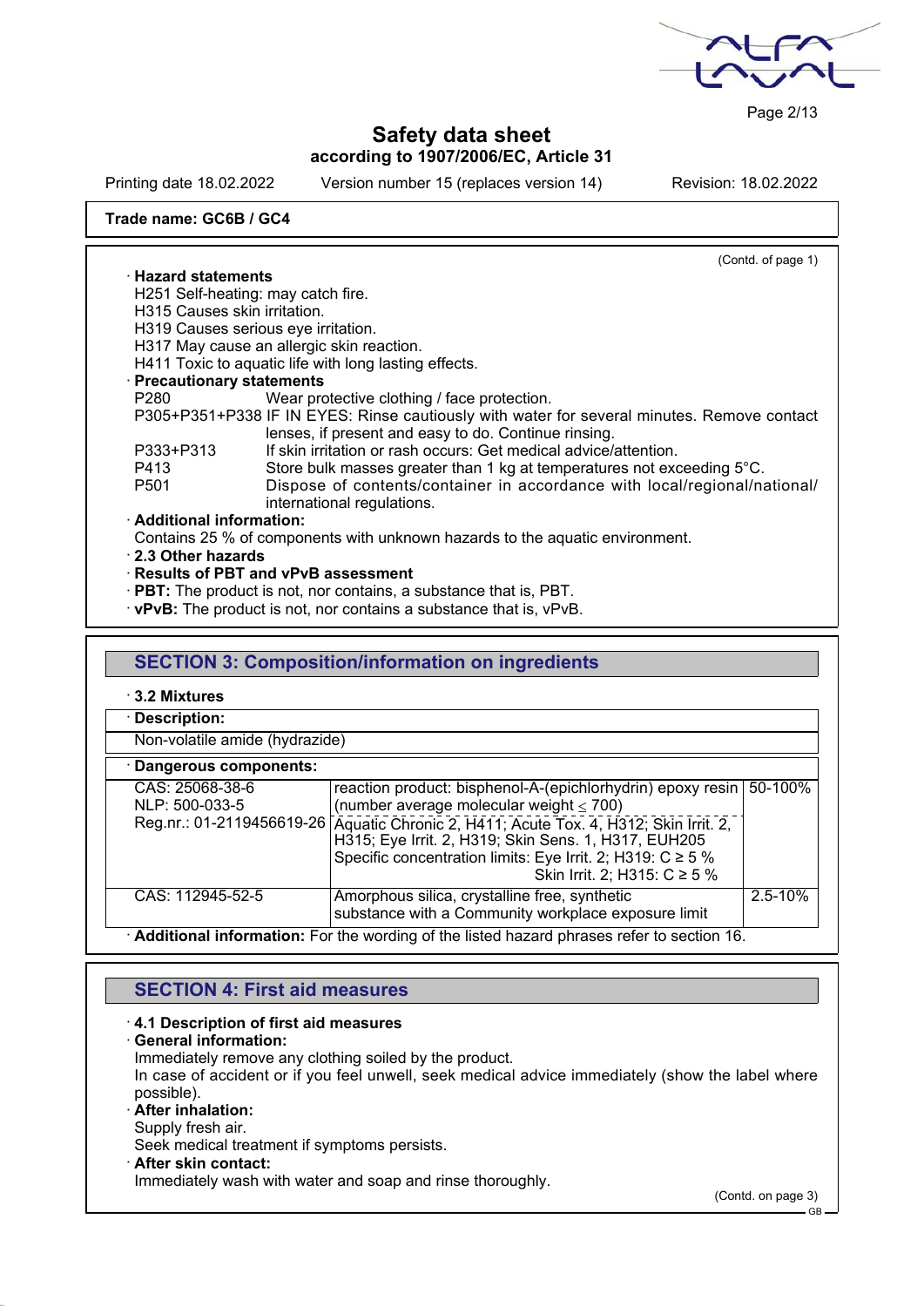Page 3/13

# **Safety data sheet according to 1907/2006/EC, Article 31**

Printing date 18.02.2022 Version number 15 (replaces version 14) Revision: 18.02.2022

(Contd. of page 2)

### **Trade name: GC6B / GC4**

If skin irritation continues, consult a doctor.

- · **After eye contact:**
- Rinse cautiously with water for 20 minutes. Remove contact lenses, if present and easy to do. Continue rinsing.

If symptoms persist consult a doctor.

- · **After swallowing:**
- Rinse the mouth with water.

If symptoms persist consult a doctor.

- · **4.2 Most important symptoms and effects, both acute and delayed** No further relevant information available.
- · **4.3 Indication of any immediate medical attention and special treatment needed** No further relevant information available.

## **SECTION 5: Firefighting measures**

- · **5.1 Extinguishing media**
- · **Suitable extinguishing agents:**
- Water spray
- Foam

Use fire extinguishing methods suitable to surrounding conditions.

· **For safety reasons unsuitable extinguishing agents:** Not applicable.

· **5.2 Special hazards arising from the substance or mixture** During heating or in case of fire poisonous gases are produced. In case of fire, the following can be released: Nitrogen oxides (NOx) Hydrogen chloride (HCl) Carbon monoxide and carbon dioxide Aldehyde

· **5.3 Advice for firefighters**

· **Protective equipment:**

Wear fully protective suit.

Do not inhale explosion gases or combustion gases.

Wear self-contained respiratory protective device.

· **Additional information**

Collect contaminated fire fighting water separately. It must not enter the sewage system. Formation of toxic gases is possible during heating or in case of fire.

# **SECTION 6: Accidental release measures**

· **6.1 Personal precautions, protective equipment and emergency procedures** Absorb liquid components with liquid-binding material. Keep away from ignition sources. · **6.2 Environmental precautions:** Do not allow to enter sewers/ surface or ground water. In case of seepage into the ground inform responsible authorities. Send for recovery or disposal in suitable receptacles. · **6.3 Methods and material for containment and cleaning up:** Pick up mechanically. · **6.4 Reference to other sections** See Section 7 for information on safe handling. See Section 8 for information on personal protection equipment.

(Contd. on page 4)

GB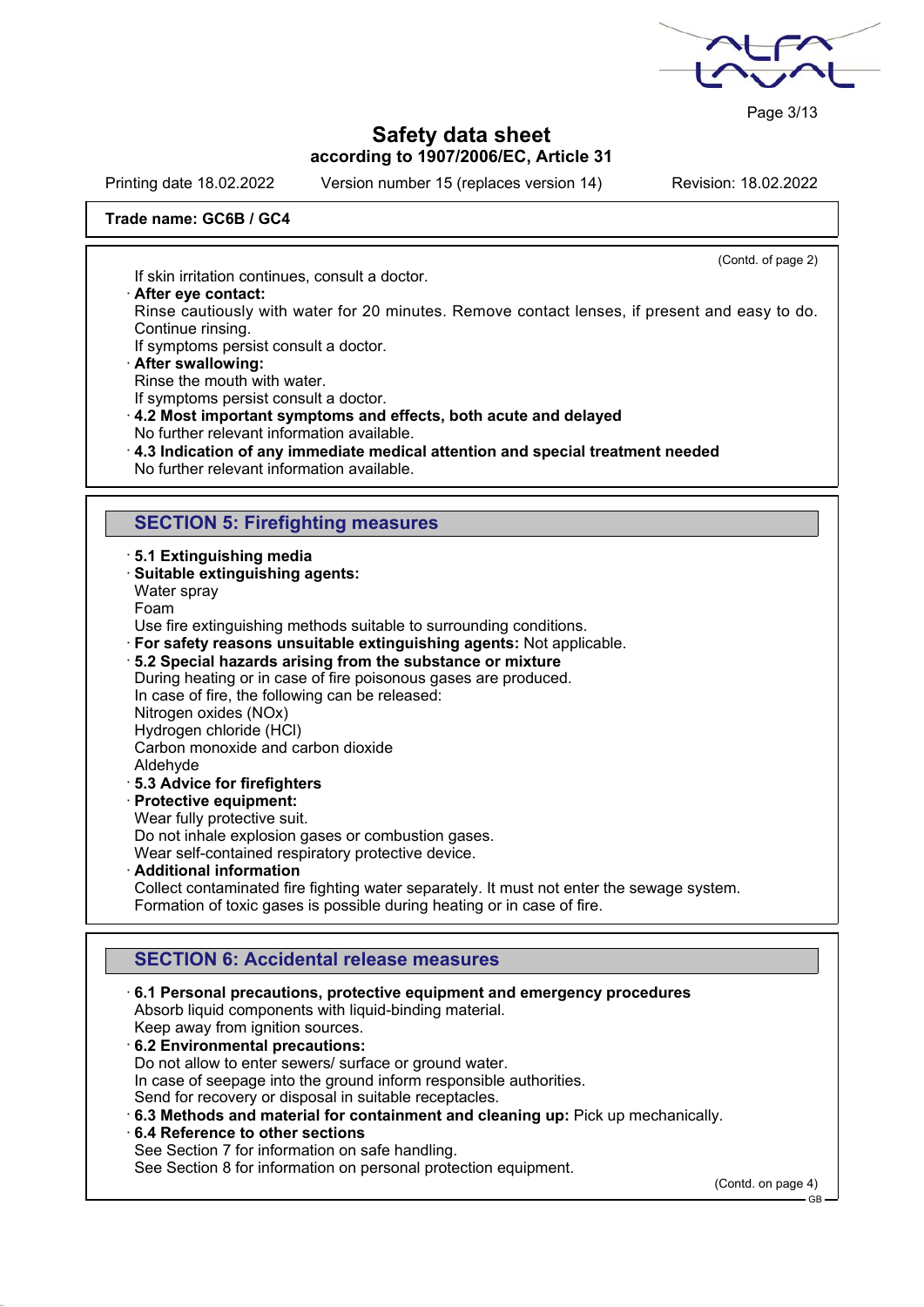

Page 4/13

# **Safety data sheet according to 1907/2006/EC, Article 31**

Printing date 18.02.2022 Version number 15 (replaces version 14) Revision: 18.02.2022

(Contd. of page 3)

### **Trade name: GC6B / GC4**

See Section 13 for disposal information.

# **SECTION 7: Handling and storage**

### · **7.1 Precautions for safe handling**

Do not breathe vapour.

Avoid contact with skin and eyes.

Handle and open container with care.

Avoid release to the environment.

This material and its container must be disposed of in a safe way.

See Section 8 for information on personal protection equipment.

· **Information about fire - and explosion protection:** Substance/product is self ignitable.

· **7.2 Conditions for safe storage, including any incompatibilities**

· **Storage:**

· **Requirements to be met by storerooms and receptacles:**

Keep away from heat and direct sunlight.

Store in a cool location.

· **Information about storage in one common storage facility:** Reacts with amines.

- · **Further information about storage conditions:** Keep container tightly sealed.
- · **Recommended storage temperature:** -18 4 °C
- · **7.3 Specific end use(s)**

Adhesives

Only for trade users / technical specialists

# **SECTION 8: Exposure controls/personal protection**

### · **8.1 Control parameters**

### · **Ingredients with limit values that require monitoring at the workplace:**

# **CAS: 112945-52-5 Amorphous silica, crystalline free, synthetic**

| CONTROL PARAMETERS (TWA) Short-term value: 6 mg/m <sup>3</sup> |                                        |
|----------------------------------------------------------------|----------------------------------------|
|                                                                | Long-term value: 2.4 mg/m <sup>3</sup> |
|                                                                | Silica, amorphous                      |

### · **DNELs**

25068-38-6 Epoxy resin system, Bisphenol-A and epichlorhydrin, reaction product, MW<700: Hazard via inhalation route: Long time exposure: 12.25 mg/m<sup>3</sup>; Acute/short term exposure: 12.25 mg/m<sup>3</sup>. Repeated dose toxicity. Overall assessment factor: 12. Dose descriptor starting point: NOAEC.

· **PNECs**

25068-38-6 Epoxy resin system, Bisphenol-A and epichlorhydrin, reaction product, MW<700: Aqua (freshwater): 0.006 mg/L, Assessment factor: 50, Extrapolation method: Assessment factor. · **Additional information:** The lists valid during the making were used as basis.

- · **8.2 Exposure controls**
- · **Appropriate engineering controls** No further data; see item 7.

· **Individual protection measures, such as personal protective equipment**

· **General protective and hygienic measures:**

Ensure that washing facilities are available at the work place.

Keep away from foodstuffs, beverages and feed.

Immediately remove all soiled and contaminated clothing

Wash hands before breaks and at the end of work.

(Contd. on page 5)

GB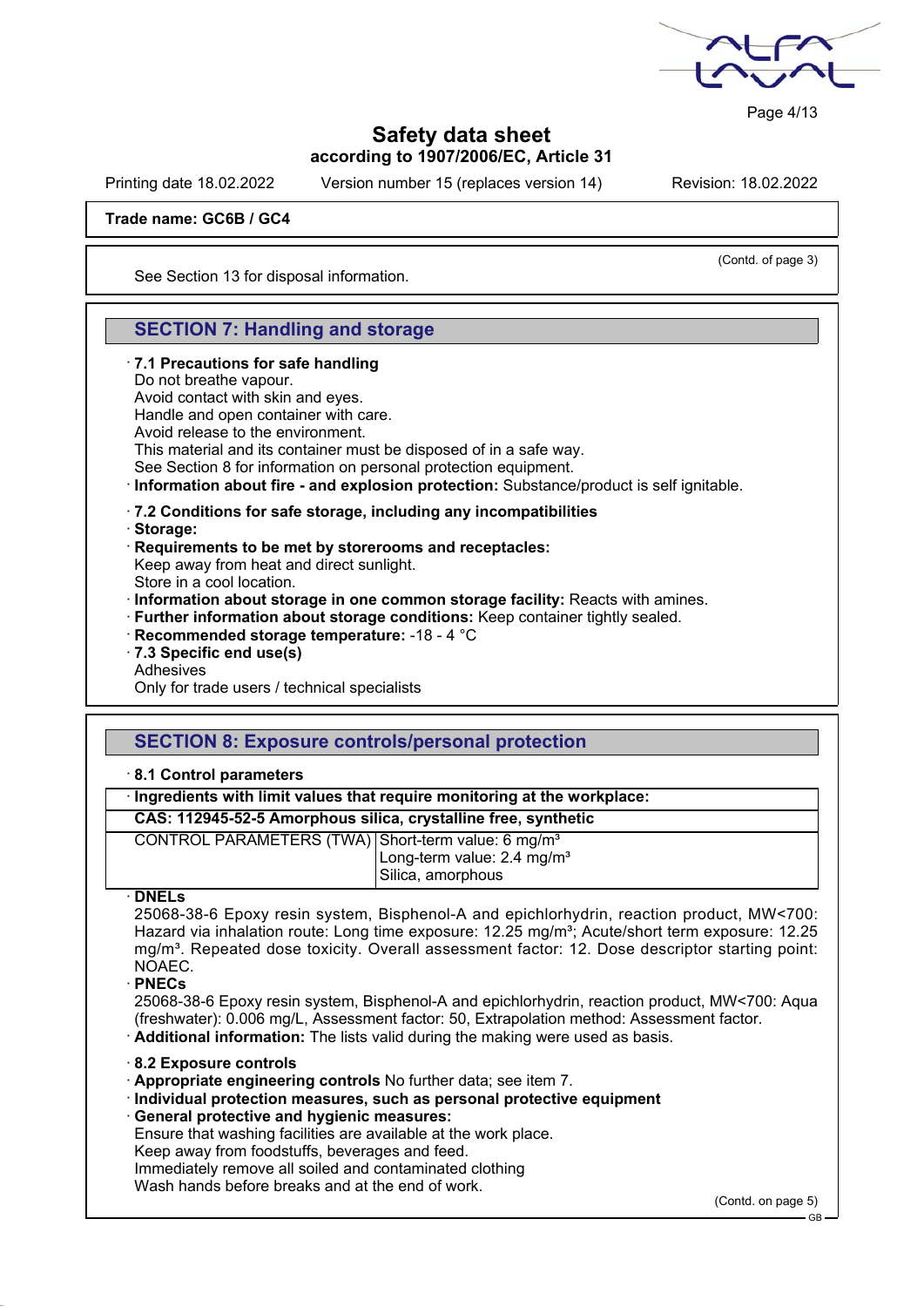Page 5/13

# **Safety data sheet according to 1907/2006/EC, Article 31**

Printing date 18.02.2022 Version number 15 (replaces version 14) Revision: 18.02.2022

(Contd. of page 4)

GB

### **Trade name: GC6B / GC4**

Avoid contact with the eyes and skin. Use only in well-ventilated areas. In case of insufficient ventilation, wear suitable respiratory equipment. · **Respiratory protection:** Not necessary if room is well-ventilated. Filter P2 Filter P3 · **Hand protection** Protective gloves The glove material has to be impermeable and resistant to the product/ the substance/ the

preparation. Selection of the glove material on consideration of the penetration times, rates of diffusion and the

#### degradation · **Material of gloves**

polymer laminate

The selection of the suitable gloves does not only depend on the material, but also on further marks of quality and varies from manufacturer to manufacturer. As the product is a preparation of several substances, the resistance of the glove material can not be calculated in advance and has therefore to be checked prior to the application.

· **Penetration time of glove material**

The exact break through time has to be found out by the manufacturer of the protective gloves and has to be observed.

· **Eye/face protection**



Tightly sealed goggles

· **Environmental exposure controls** Do not allow to enter sewers/ surface or ground water.

| .9.1 Information on basic physical and chemical properties |                               |  |
|------------------------------------------------------------|-------------------------------|--|
| <b>General Information</b>                                 |                               |  |
| $\cdot$ Colour:                                            | Light beige                   |  |
| · Odour:                                                   | Characteristic                |  |
| Odour threshold:                                           | Not determined.               |  |
| · Melting point/freezing point:                            | Undetermined.                 |  |
| · Boiling point or initial boiling point and               |                               |  |
| boiling range                                              | Undetermined.                 |  |
| · Flammability                                             | Self-heating: may catch fire. |  |
| · Lower and upper explosion limit                          |                               |  |
| · Lower:                                                   | Not determined.               |  |
| $\cdot$ Upper:                                             | Not determined.               |  |
| · Flash point:                                             | $>107$ °C                     |  |
| · Auto-ignition temperature:                               | Not determined.               |  |
| · Decomposition temperature:                               | Not determined.               |  |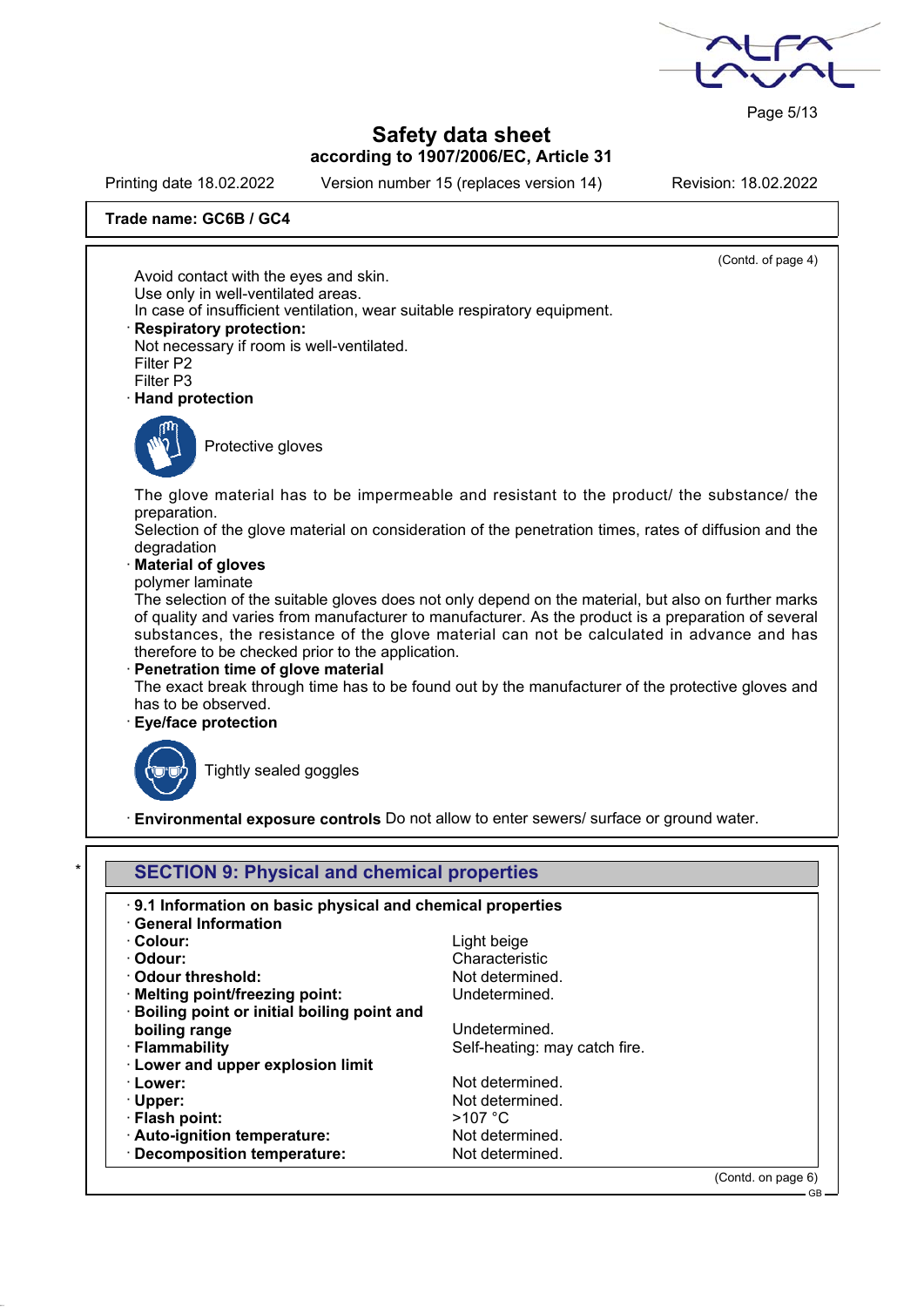

Page 6/13

# **Safety data sheet according to 1907/2006/EC, Article 31**

Printing date 18.02.2022 Version number 15 (replaces version 14) Revision: 18.02.2022

### **Trade name: GC6B / GC4**

|                                              | (Contd. of page 5)                            |
|----------------------------------------------|-----------------------------------------------|
| рH                                           | Not applicable.                               |
| · Viscosity:                                 |                                               |
| <b>Kinematic viscosity</b>                   | Not applicable.                               |
| Dynamic at 20 °C:                            | 60,000 mPas (Brookfield)                      |
| · Solubility                                 |                                               |
| · water:                                     | Slightly soluble.                             |
| · Partition coefficient n-octanol/water (log |                                               |
| value)                                       | Not determined.                               |
| · Vapour pressure:                           | Not determined.                               |
| Density and/or relative density              |                                               |
| Density at 20 °C:                            |                                               |
|                                              | $1.24$ g/cm <sup>3</sup>                      |
| · Relative density                           | Not determined.                               |
| · Vapour density                             | Not applicable.                               |
| · Particle characteristics                   | See item 3.                                   |
| $\cdot$ 9.2 Other information                |                                               |
| · Appearance:                                |                                               |
| $\cdot$ Form:                                | <b>Highly viscous</b>                         |
| <b>Explosive properties:</b>                 | Product does not present an explosion hazard. |
| Change in condition                          |                                               |
| Drip point:                                  |                                               |
| <b>Oxidising properties</b>                  | Not applicable.                               |
| <b>Evaporation rate</b>                      | Not applicable.                               |
|                                              |                                               |
| Information with regard to physical hazard   |                                               |
| classes                                      |                                               |
| · Explosives                                 | Void                                          |
| · Flammable gases                            | Void                                          |
| · Aerosols                                   | Void                                          |
| Oxidising gases                              | Void                                          |
| · Gases under pressure                       | Void                                          |
| · Flammable liquids                          | Void                                          |
| $\cdot$ Flammable solids                     | Void                                          |
| Self-reactive substances and mixtures        | Void                                          |
| · Pyrophoric liquids                         | Void                                          |
| · Pyrophoric solids                          | Void                                          |
| · Self-heating substances and mixtures       |                                               |
| Self-heating: may catch fire.                |                                               |
| Substances and mixtures, which emit          |                                               |
| flammable gases in contact with water        | Void                                          |
| <b>Oxidising liquids</b>                     | Void                                          |
| <b>Oxidising solids</b>                      | Void                                          |
| · Organic peroxides                          | Void                                          |
| <b>Corrosive to metals</b>                   | Void                                          |
| · Desensitised explosives                    | Void                                          |
|                                              |                                               |

# **SECTION 10: Stability and reactivity**

· **10.1 Reactivity** No further data; see item 7.

#### · **10.2 Chemical stability**

Stable under normal temperature conditions and under recommended usage and storage.

(Contd. on page 7) GB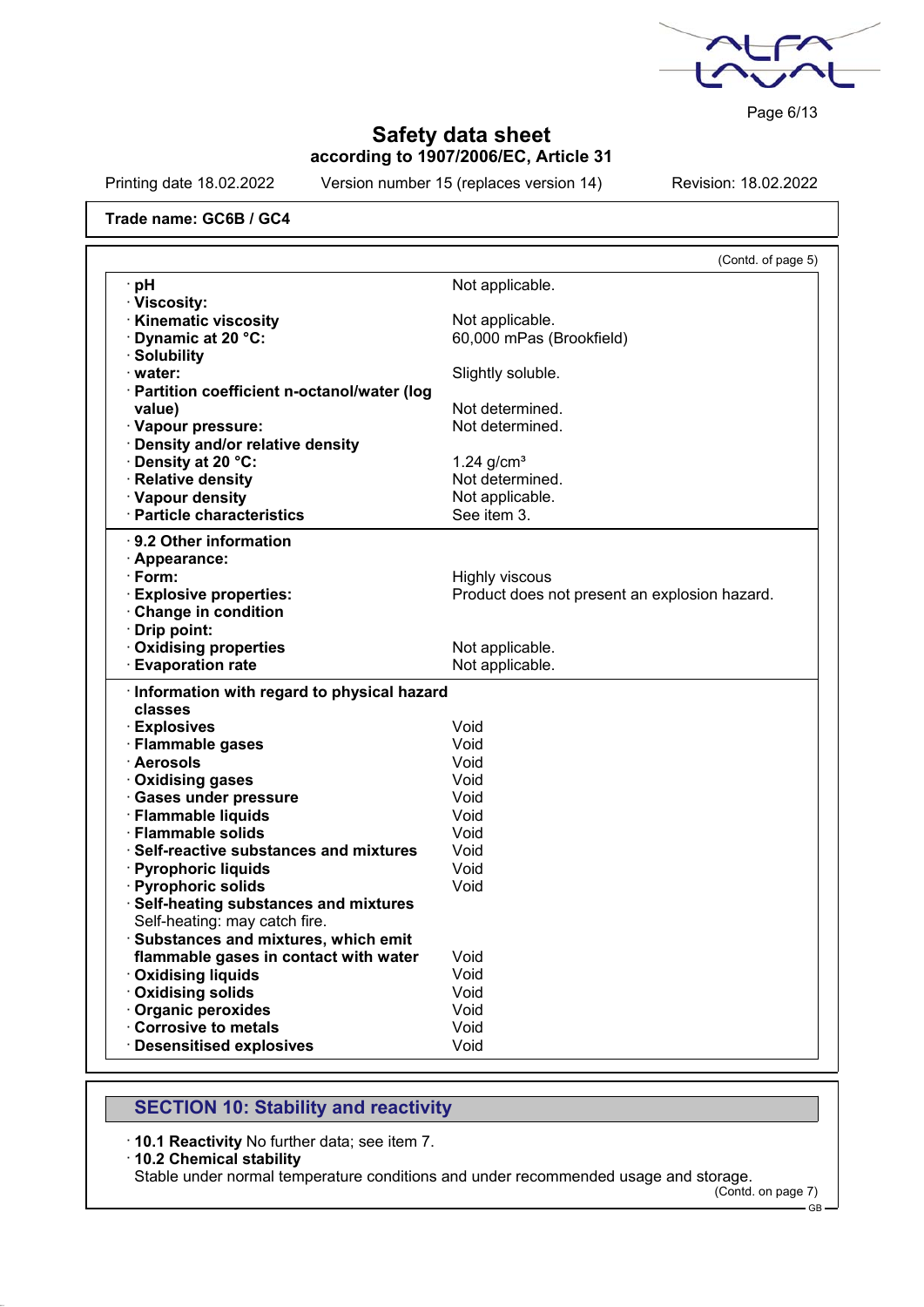

Page 7/13

# **Safety data sheet according to 1907/2006/EC, Article 31**

Printing date 18.02.2022 Version number 15 (replaces version 14) Revision: 18.02.2022

### **Trade name: GC6B / GC4**

(Contd. of page 6) · **Thermal decomposition / conditions to be avoided:** Exothermic thermal decomposition. · **10.3 Possibility of hazardous reactions** Exothermic polymerisation. 130°C · **10.4 Conditions to avoid** Keep away from heat. Keep away from sources of ignition - No smoking. Avoid hardening of large quantities in order to prevent premature reaction (exotherm) with high heat and smoke. · **10.5 Incompatible materials:** Reacts with amines. Keep away from acids. · **10.6 Hazardous decomposition products:** Nitrogen oxides Carbon monoxide and carbon dioxide Aldehyde Hydrogen chloride (HCl) No further data; see item 7.

## **SECTION 11: Toxicological information**

· **11.1 Information on hazard classes as defined in Regulation (EC) No 1272/2008** · **Acute toxicity CAS: 25068-38-6 reaction product: bisphenol-A-(epichlorhydrin) epoxy resin (number** average molecular weight  $\leq 700$ ) Oral NOAEL 750 mg/kg (Rat) (2 generations) 750 mg/kg/day · **LD/LC50 values relevant for classification:** 25068-38-6 Epoxy resin system, Bisphenol-A and epichlorhydrin, reaction product, MW<700: LD50: 13600 mg/kg, Oral Rat. LD50: >1200 mg/kg, Dermal Rat. **CAS: 25068-38-6 reaction product: bisphenol-A-(epichlorhydrin) epoxy resin (number** average molecular weight  $\leq 700$ ) Dermal LD50 >1,600 mg/kg (Rat) · **Skin corrosion/irritation** Causes skin irritation. **CAS: 25068-38-6 reaction product: bisphenol-A-(epichlorhydrin) epoxy resin (number** average molecular weight  $\leq 700$ )

|                                                                 | Irritation of skin Skin Corrosion/Irritation 4 (Rabbit) (OECD Guideline 404)<br>OECD Guideline 404 (Acute Dermal Irritation /<br>l Corrosion)<br>Result: Slightly irritating. |
|-----------------------------------------------------------------|-------------------------------------------------------------------------------------------------------------------------------------------------------------------------------|
| Serious eye damage/irritation<br>Causes serious eye irritation. |                                                                                                                                                                               |

(Contd. on page 8)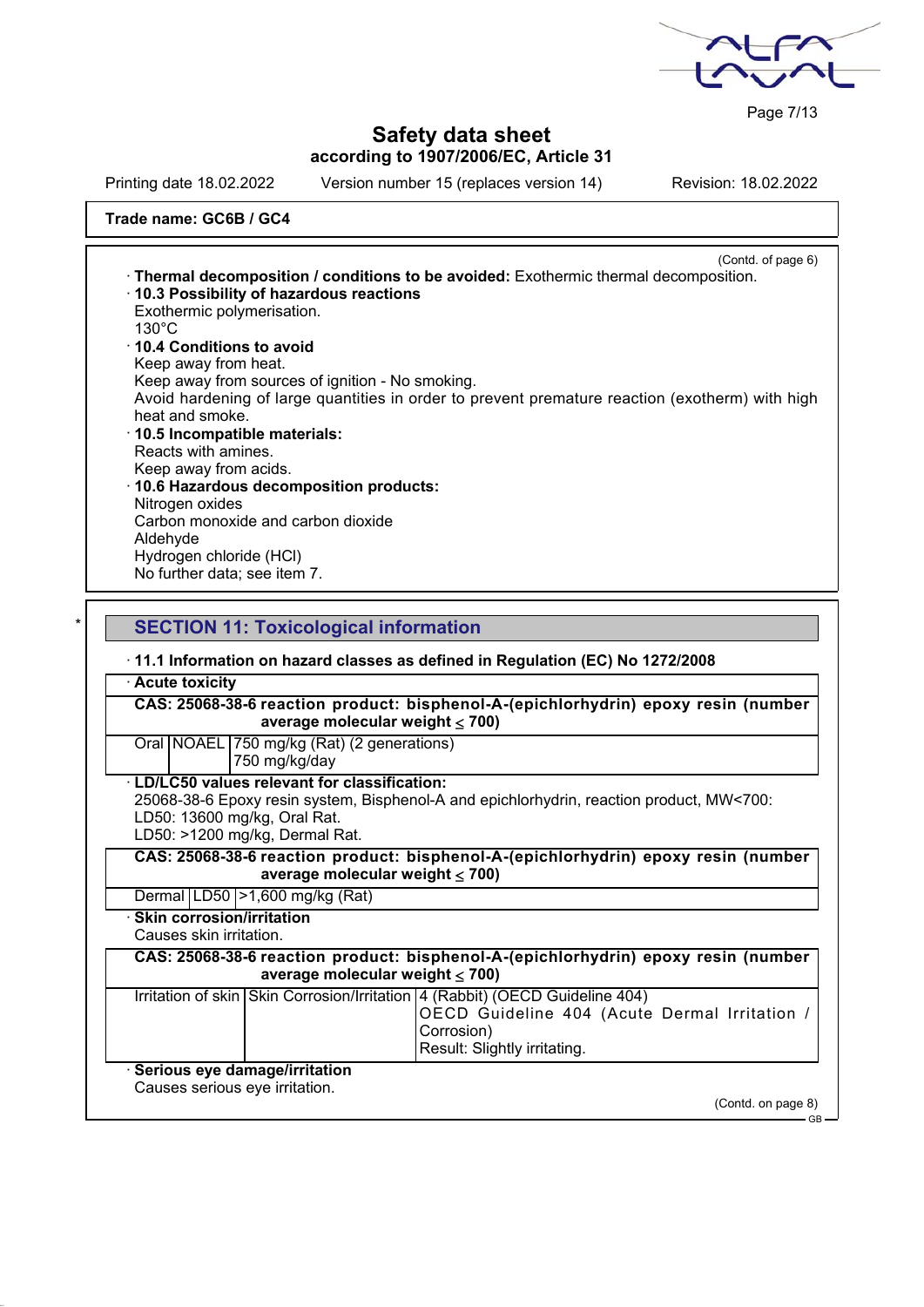

Page 8/13

# **Safety data sheet according to 1907/2006/EC, Article 31**

Printing date 18.02.2022 Version number 15 (replaces version 14) Revision: 18.02.2022

# **Trade name: GC6B / GC4**

|                                                                                                                                           | (Contd. of page 7)                                                                                                                                     |  |
|-------------------------------------------------------------------------------------------------------------------------------------------|--------------------------------------------------------------------------------------------------------------------------------------------------------|--|
|                                                                                                                                           | CAS: 25068-38-6 reaction product: bisphenol-A-(epichlorhydrin) epoxy resin (number                                                                     |  |
|                                                                                                                                           | average molecular weight $\leq 700$ )                                                                                                                  |  |
|                                                                                                                                           | Irritation of eyes Serious Eye Damage/Irritation   (Rabbit) (OECD Guideline 405)                                                                       |  |
|                                                                                                                                           | OECD Guideline 405 (Acute Eye Irritation /                                                                                                             |  |
|                                                                                                                                           | Corrosion)                                                                                                                                             |  |
|                                                                                                                                           | Result: Not irritating.                                                                                                                                |  |
|                                                                                                                                           | Respiratory or skin sensitisation                                                                                                                      |  |
|                                                                                                                                           | May cause an allergic skin reaction.                                                                                                                   |  |
|                                                                                                                                           | Germ cell mutagenicity Based on available data, the classification criteria are not met.                                                               |  |
|                                                                                                                                           | Carcinogenicity Based on available data, the classification criteria are not met.                                                                      |  |
|                                                                                                                                           | · Reproductive toxicity Based on available data, the classification criteria are not met.                                                              |  |
|                                                                                                                                           | STOT-single exposure Based on available data, the classification criteria are not met.                                                                 |  |
|                                                                                                                                           | STOT-repeated exposure Based on available data, the classification criteria are not met.                                                               |  |
| · Aspiration hazard Based on available data, the classification criteria are not met.                                                     |                                                                                                                                                        |  |
| · Additional toxicological information:<br>· Repeated dose toxicity Sensitising effect by skin contact is possible by prolonged exposure. |                                                                                                                                                        |  |
|                                                                                                                                           | · 11.2 Information on other hazards                                                                                                                    |  |
|                                                                                                                                           | <b>Endocrine disrupting properties</b>                                                                                                                 |  |
|                                                                                                                                           | Endocrine disrupting properties from https://edlists.org                                                                                               |  |
|                                                                                                                                           |                                                                                                                                                        |  |
|                                                                                                                                           | None of the ingredients is listed.                                                                                                                     |  |
|                                                                                                                                           |                                                                                                                                                        |  |
|                                                                                                                                           |                                                                                                                                                        |  |
|                                                                                                                                           |                                                                                                                                                        |  |
|                                                                                                                                           | <b>SECTION 12: Ecological information</b>                                                                                                              |  |
|                                                                                                                                           |                                                                                                                                                        |  |
| $\cdot$ 12.1 Toxicity                                                                                                                     |                                                                                                                                                        |  |
| · Aquatic toxicity:                                                                                                                       | Toxic to aquatic organisms, may cause long-term adverse effects in the aquatic environment.                                                            |  |
|                                                                                                                                           |                                                                                                                                                        |  |
|                                                                                                                                           | CAS: 25068-38-6 reaction product: bisphenol-A-(epichlorhydrin) epoxy resin (number                                                                     |  |
|                                                                                                                                           | average molecular weight $\leq 700$ )                                                                                                                  |  |
|                                                                                                                                           | LC50 (96 h)   1.75 mg/L (Fish) (OECD Guideline 203)                                                                                                    |  |
|                                                                                                                                           | OECD Guideline 203 (Fish, Acute Toxicity Test), Oncorhynchus mykiss, 96 h.                                                                             |  |
| <b>EC50</b>                                                                                                                               | 220 mg/L (Algae)                                                                                                                                       |  |
|                                                                                                                                           | Chlorophyta                                                                                                                                            |  |
| <b>EC50</b>                                                                                                                               | 1.1-3.6 mg/L (Daphnia)                                                                                                                                 |  |
|                                                                                                                                           | Daphnia magna                                                                                                                                          |  |
|                                                                                                                                           | · 12.2 Persistence and degradability No further relevant information available.                                                                        |  |
|                                                                                                                                           | · 12.3 Bioaccumulative potential No further relevant information available.                                                                            |  |
|                                                                                                                                           | . 12.4 Mobility in soil No further relevant information available.                                                                                     |  |
|                                                                                                                                           | 12.5 Results of PBT and vPvB assessment                                                                                                                |  |
| · PBT: Not applicable.                                                                                                                    |                                                                                                                                                        |  |
|                                                                                                                                           | · vPvB: Not applicable.                                                                                                                                |  |
|                                                                                                                                           | 12.6 Endocrine disrupting properties                                                                                                                   |  |
|                                                                                                                                           | The product does not contain substances with endocrine disrupting properties.<br>12.7 Other adverse effects No further relevant information available. |  |

· **Remark:**

Toxic to aquatic organisms, may cause long-term adverse effects in the aquatic environment.

(Contd. on page 9)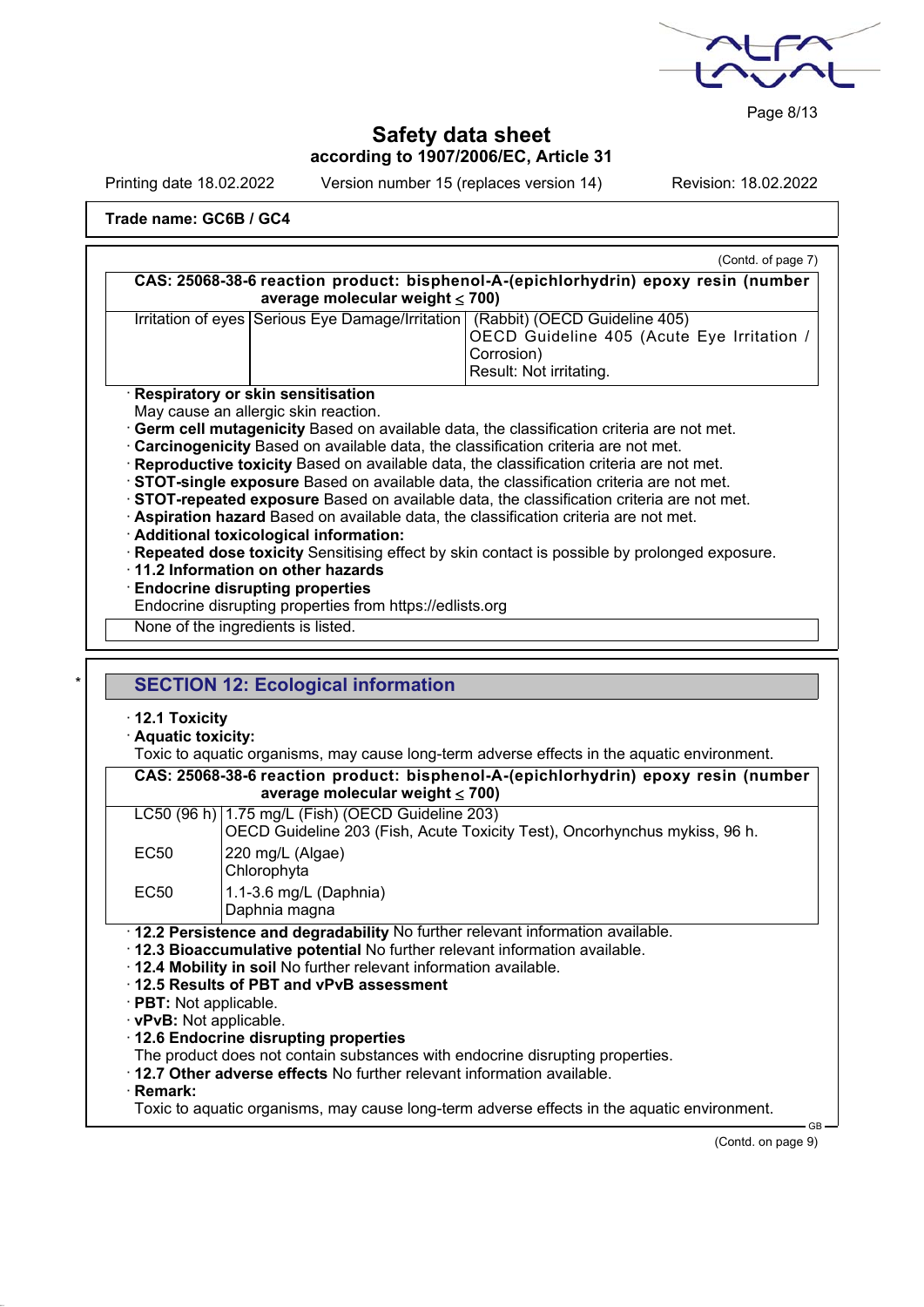

Page 9/13

# **Safety data sheet according to 1907/2006/EC, Article 31**

Printing date 18.02.2022 Version number 15 (replaces version 14) Revision: 18.02.2022

### **Trade name: GC6B / GC4**

(Contd. of page 8)

# **SECTION 13: Disposal considerations**

### · **13.1 Waste treatment methods**

· **Recommendation**

Must not be disposed together with household garbage. Do not allow product to reach sewage system.

Hand over to hazardous waste disposers.

## · **yes European waste catalogue**

The European Waste Catalogue (EWC) waste codes do not refer to product but to origin. The manufacturer is therefore unable to quote a waste code for products which are used in various industries. Any codes shown should be regarded as a recommendation to the user.

| 08 00 00   WASTES FROM THE MANUFACTURE, FORMULATION, SUPPLY AND USE (MFSU)               |  |
|------------------------------------------------------------------------------------------|--|
| OF COATINGS (PAINTS, VARNISHES AND VITREOUS ENAMELS), ADHESIVES, I                       |  |
| <b>SEALANTS AND PRINTING INKS</b>                                                        |  |
| 08 04 00   wastes from MFSU of adhesives and sealants (including waterproofing products) |  |
| 08 04 09* waste adhesives and sealants containing organic solvents or other hazardous    |  |
| substances                                                                               |  |
| 20 00 00   MUNICIPAL WASTES (HOUSEHOLD WASTE AND SIMILAR COMMERCIAL,                     |  |
| IINDUSTRIAL AND INSTITUTIONAL WASTES) INCLUDING SEPARATELY                               |  |
| COLLECTED FRACTIONS                                                                      |  |

20 01 00 separately collected fractions (except 15 01)

20 01 27\* paint, inks, adhesives and resins containing hazardous substances

### · **Uncleaned packaging:**

· **Recommendation:**

Disposal must be made according to official regulations.

Packagings that may not be cleansed are to be disposed of in the same manner as the product.

| <b>SECTION 14: Transport information</b>                       |                                                                                                                                                                                                             |
|----------------------------------------------------------------|-------------------------------------------------------------------------------------------------------------------------------------------------------------------------------------------------------------|
| 14.1 UN number or ID number<br>· ADR, IMDG, IATA               | <b>UN3088</b>                                                                                                                                                                                               |
| 14.2 UN proper shipping name<br>· ADR<br>∙IMDG<br>$\cdot$ IATA | 3088 SELF-HEATING SOLID, ORGANIC, N.O.S.<br>(HYDRAZIDE). ENVIRONMENTALLY<br><b>HAZARDOUS</b><br>SELF-HEATING SOLID, ORGANIC, N.O.S.<br>(HYDRAZIDE), MARINE POLLUTANT<br>SELF-HEATING SOLID, ORGANIC, N.O.S. |
| 14.3 Transport hazard class(es)<br>$\cdot$ ADR, IMDG           | (HYDRAZIDE)                                                                                                                                                                                                 |
|                                                                |                                                                                                                                                                                                             |
| · Class                                                        | 4.2 Substances liable to spontaneous combustion.                                                                                                                                                            |
|                                                                | (Contd. on page 10)<br>- GB —                                                                                                                                                                               |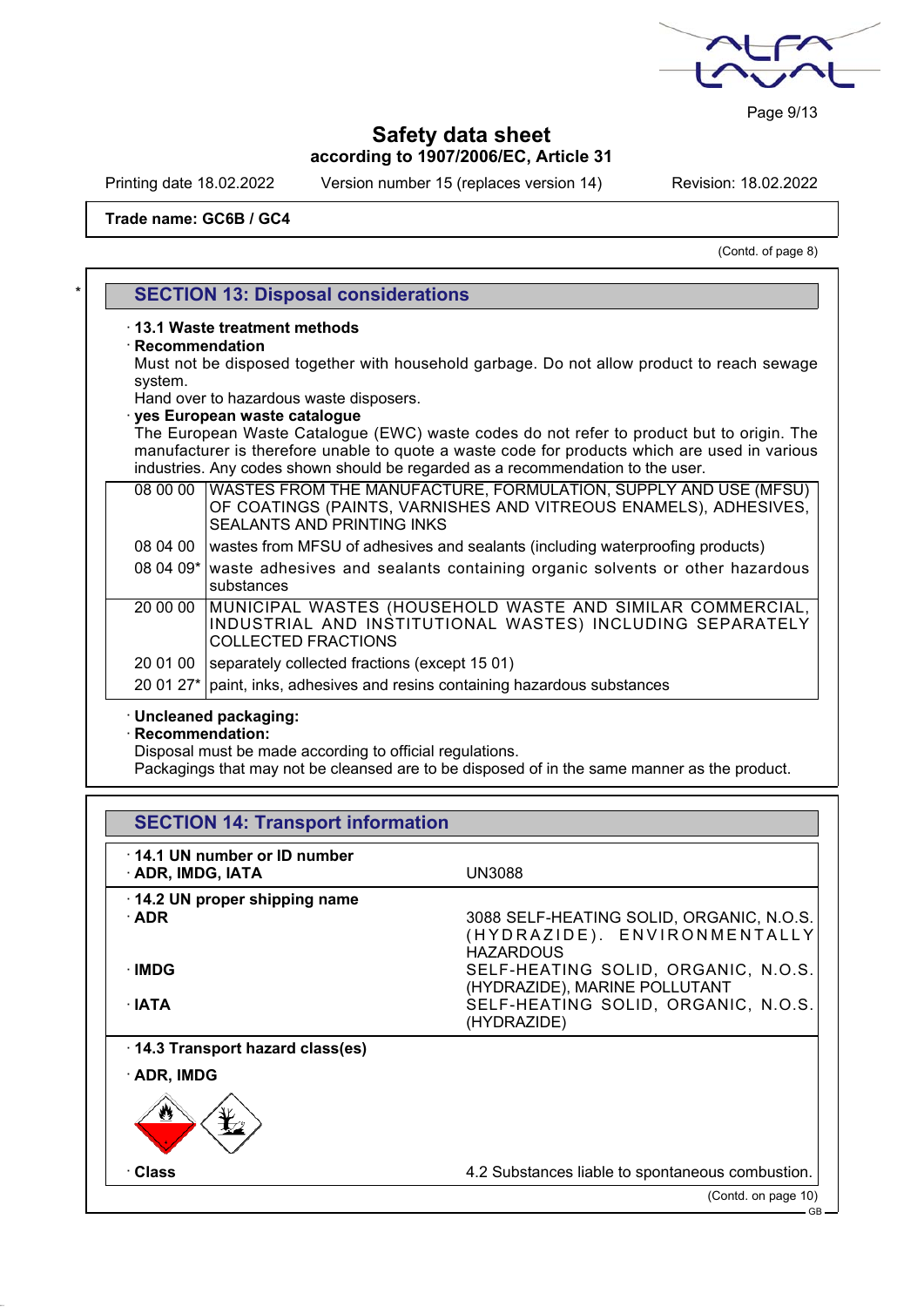

Page 10/13

# **Safety data sheet according to 1907/2006/EC, Article 31**

Printing date 18.02.2022 Version number 15 (replaces version 14) Revision: 18.02.2022

### **Trade name: GC6B / GC4**

|                                                                        | (Contd. of page 9)                                                                                            |
|------------------------------------------------------------------------|---------------------------------------------------------------------------------------------------------------|
| · Label                                                                | 4.2                                                                                                           |
| ∴IATA                                                                  |                                                                                                               |
|                                                                        |                                                                                                               |
| <b>Class</b>                                                           | 4.2 Substances liable to spontaneous combustion.                                                              |
| · Label                                                                | 4.2                                                                                                           |
| 14.4 Packing group<br>· ADR, IMDG, IATA                                | $\mathbf{H}$                                                                                                  |
| 14.5 Environmental hazards:<br>· Marine pollutant:                     | Environmentally hazardous substance, solid<br>Yes<br>Symbol (fish and tree)                                   |
| · Special marking (ADR):                                               | Symbol (fish and tree)                                                                                        |
| 14.6 Special precautions for user                                      | Warning: Substances liable to spontaneous<br>combustion.                                                      |
| · Hazard identification number (Kemler code): 40                       |                                                                                                               |
| · EMS Number:                                                          | $F-A, S-J$                                                                                                    |
| · Stowage Category                                                     | A                                                                                                             |
| 14.7 Maritime transport in bulk according to<br><b>IMO instruments</b> | Not applicable.                                                                                               |
| · Transport/Additional information:                                    |                                                                                                               |
| $\cdot$ ADR                                                            |                                                                                                               |
| · Limited quantities (LQ)                                              | 0                                                                                                             |
| · Transport category                                                   | $\overline{2}$                                                                                                |
| <b>Tunnel restriction code</b>                                         | D/E                                                                                                           |
| $\cdot$ IMDG<br>· Limited quantities (LQ)                              | 0                                                                                                             |
| · UN "Model Regulation":                                               | UN 3088 SELF-HEATING SOLID, ORGANIC,<br>$N.O.S.$ $(HYDRAZIDE),$<br>$4.2$ ,<br>Н.<br>ENVIRONMENTALLY HAZARDOUS |

# **SECTION 15: Regulatory information**

· **15.1 Safety, health and environmental regulations/legislation specific for the substance or mixture**

EU Regulation (EC) no.1907/2006 (REACH) EU regulation (EC) no 1272/2008 (CLP) EC DIRECTIVE 2008/98/EC (waste)

· **Directive 2012/18/EU**

· **Named dangerous substances - ANNEX I** None of the ingredients is listed.

· **Seveso category** E2 Hazardous to the Aquatic Environment

· **Qualifying quantity (tonnes) for the application of lower-tier requirements** 200 t

(Contd. on page 11)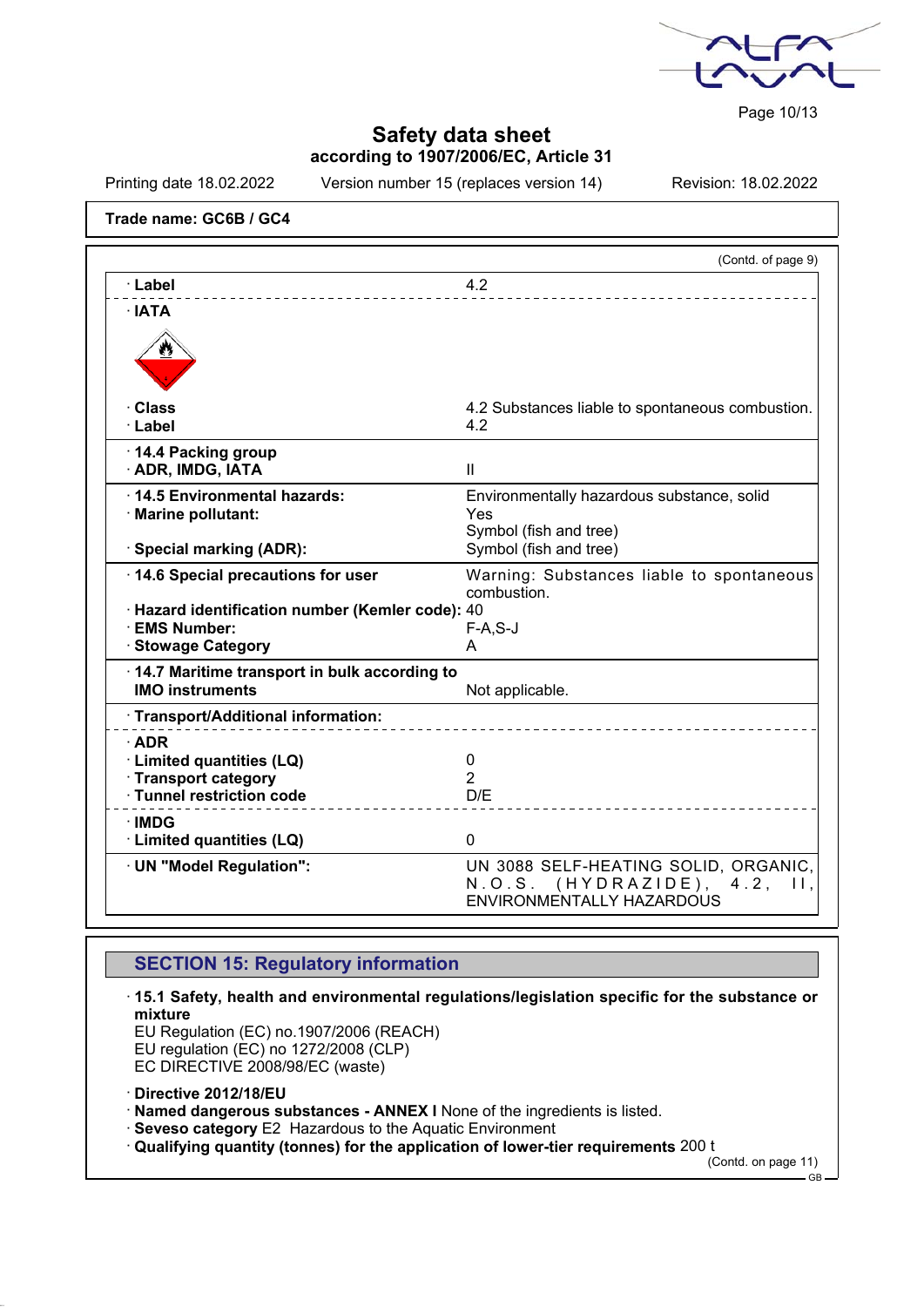

Page 11/13

# **Safety data sheet according to 1907/2006/EC, Article 31**

Printing date 18.02.2022 Version number 15 (replaces version 14) Revision: 18.02.2022

(Contd. of page 10)

# **Trade name: GC6B / GC4**

· **Qualifying quantity (tonnes) for the application of upper-tier requirements** 500 t

· **DIRECTIVE 2011/65/EU on the restriction of the use of certain hazardous substances in electrical and electronic equipment – Annex II**

None of the ingredients is listed.

· **REGULATION (EU) 2019/1148**

· **Annex I - RESTRICTED EXPLOSIVES PRECURSORS (Upper limit value for the purpose of licensing under Article 5(3))**

None of the ingredients is listed.

### · **Annex II - REPORTABLE EXPLOSIVES PRECURSORS**

None of the ingredients is listed.

· **Regulation (EC) No 273/2004 on drug precursors**

None of the ingredients is listed.

· **Regulation (EC) No 111/2005 laying down rules for the monitoring of trade between the Community and third countries in drug precursors**

None of the ingredients is listed.

· **15.2 Chemical safety assessment:** A Chemical Safety Assessment has not been carried out.

### **SECTION 16: Other information**

This information is based on our present knowledge. However, this shall not constitute a guarantee for any specific product features and shall not establish a legally valid contractual relationship. LIMITATION OF LIABILITY

This document is only intended to be used as guidance as regards the risks of which we are aware that are associated with the product. Every individual who works with the product or in close proximity of it must receive suitable training. Individuals who come into contact with the product must be capable of using their own judgement as regards conditions or methods for handling, storing and using the product. Alfa Laval is not liable for demands, losses or damage of any kind that arise from flaws or deficiencies in this document or from using, handling, storing or disposing of the product unless it can be proven that Alfa Laval has acted in a grossly negligent manner. Beyond what has been agreed upon and specified in writing with Alfa Laval in the individual case, Alfa Laval makes no promises or assumes any liability, including but not limited to implicit guarantees regarding marketability or appropriateness in terms of both the information provided in this document and the product to which the information refers.

Please contact your local Alfa Laval Sales Company for further questions.

### · **Relevant phrases**

H312 Harmful in contact with skin.

H315 Causes skin irritation.

H317 May cause an allergic skin reaction.

H319 Causes serious eye irritation.

H411 Toxic to aquatic life with long lasting effects.

EUH205 Contains epoxy constituents. May produce an allergic reaction.

#### · **Department issuing SDS:** Alfa Laval Sustainability Environment

#### · **Contact:**

Argentina: alfa.consulta@alfalaval.com Australia: australia.info@alfalaval.com Austria: info.mideurope@alfalaval.com Belgium: benelux.info@alfalaval.com Bolivia: alfa.consulta@alfalaval.com Brazil: alfalaval.br@alfalaval.com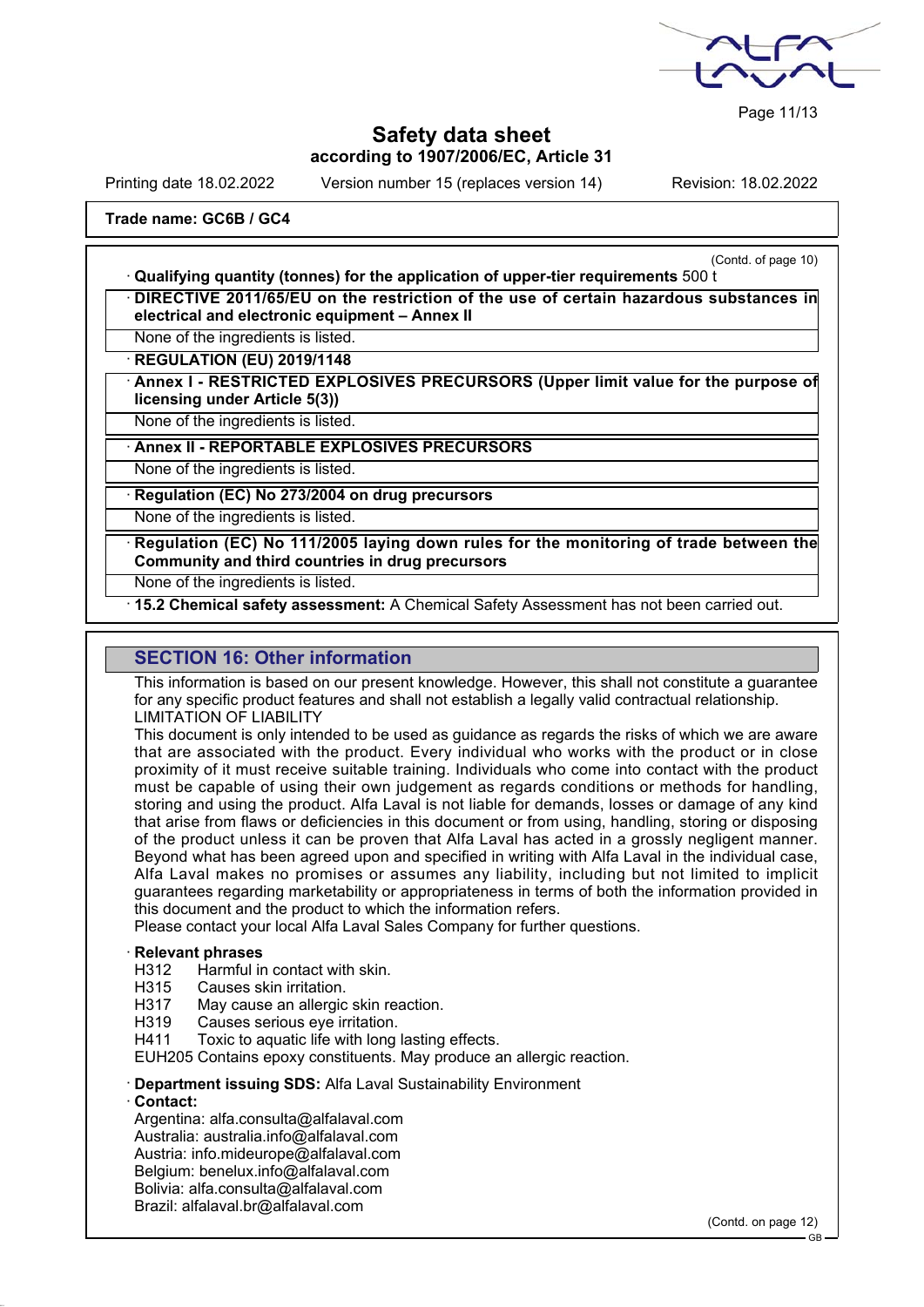Page 12/13

# **Safety data sheet according to 1907/2006/EC, Article 31**

Printing date 18.02.2022 Version number 15 (replaces version 14) Revision: 18.02.2022

(Contd. of page 11)

### **Trade name: GC6B / GC4**

Bulgaria: bulgaria.info@alfalaval.com Canada: alfacan.info@alfalaval.com Chile: chile.informacion@alfalaval.com China: china.info@alfalaval.com Colombia: info.colombia@alfalaval.com Croatia: hrvatska.info@alfalaval.com Czech Republic: czechrepublic.info@alfalaval.com Denmark: info.nordic.dk@alfalaval.com Egypt: alme.marketing@alfalaval.com Estonia: estonia.info@alfalaval.com Finland: info.fi@alfalaval.com France: environnement@alfalaval.com Germany: info.mideurope@alfalaval.com Greece: greece.info@alfalaval.com Hungary: info.hu@alfalaval.com India: india.info@alfalaval.com Indonesia: alfalindo@alfalaval.com Israel: israel.info@alfalaval.com Italy: alfalaval.italia@alfalaval.com Japan: hp.alfajp@alfalaval.com Latvia: latvia.info@alfalaval.com Lithuania: lithuania.info@alfalaval.com Malaysia: malaysia.info@alfalaval.com Mexico: mexico.info@alfalaval.com The Netherlands: benelux.info@alfalaval.com New Zealand: newzealand.info@alfalaval.com Norway: info.no@alfalaval.com Peru: ventas.peru@alfalaval.com Philippines: philippines.info@alfalaval.com Poland: poland.info@alfalaval.com Portugal: portugal.info@alfalaval.com Qatar: alme.marketing@alfalaval.com Romania: romania.info@alfalaval.com Russia: moscow.response@alfalaval.com Singapore: al.singapore@alfalaval.com Slovak Republic: slovakia.info@alfalaval.com Slovenia: slovenija.info@alfalaval.com South Africa: info.sa@alfalaval.com Spain: info.spain@alfalaval.com Sweden: info.se@alfalaval.com Switzerland: info.mideurope@alfalaval.com Taiwan: taiwan.info@alfalaval.com Thailand: thailand.info@alfalaval.com Turkey: turkey@alfalaval.com Ukraine: ukraine.info@alfalaval.com United Arab Emirates: alme.marketing@alfalaval.com United Kingdom: general.uk@alfalaval.com United States: customerservice.usa@alfalaval.com Venezuela: venezuela.info@alfalaval.com Vietnam: vietnam.info@alfalaval.com · **Date of previous version:** 08.09.2020 · **Version number of previous version:** 14

(Contd. on page 13)